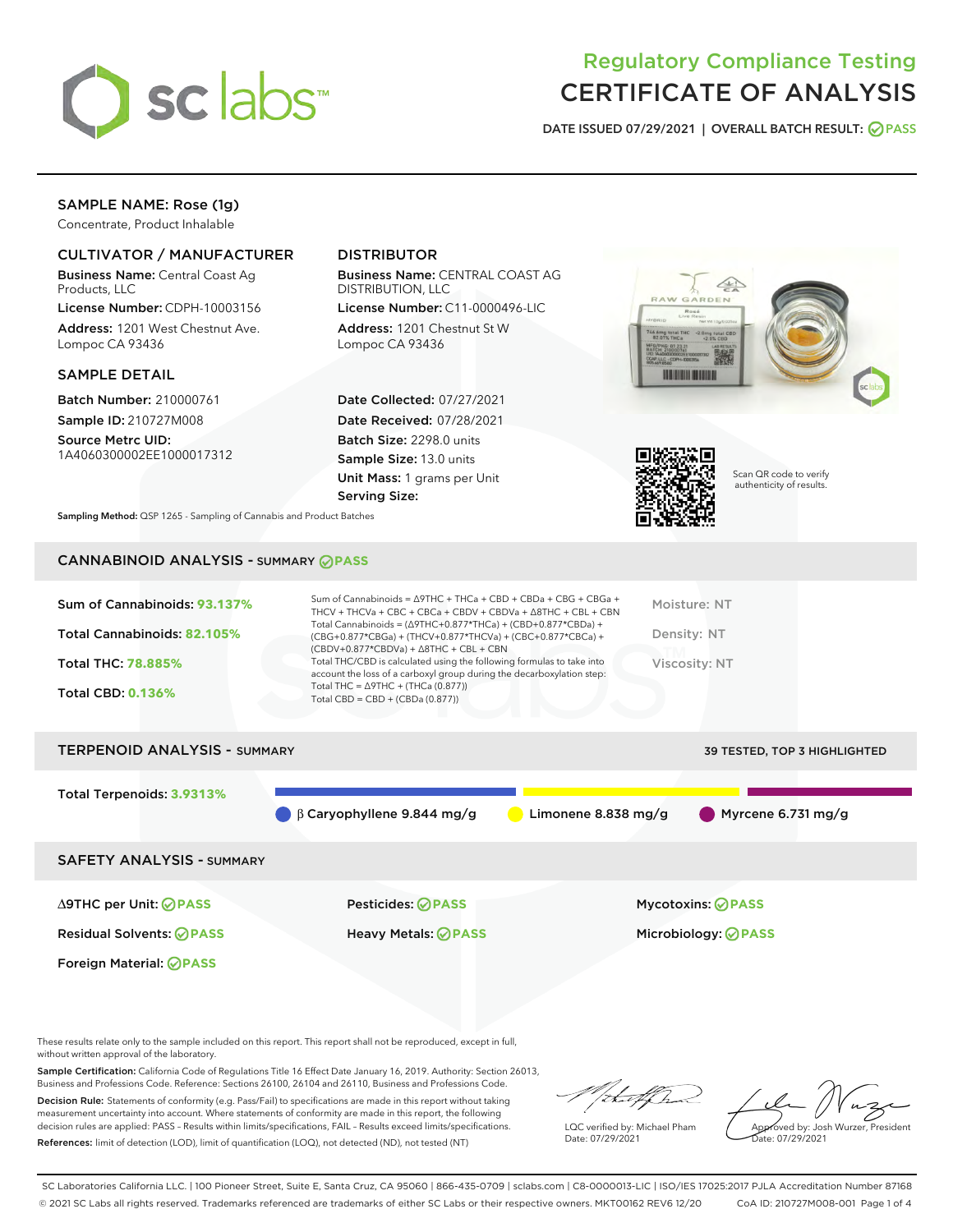



ROSE (1G) | DATE ISSUED 07/29/2021 | OVERALL BATCH RESULT: 2 PASS

#### CANNABINOID TEST RESULTS - 07/29/2021 2 PASS

Tested by high-performance liquid chromatography with diode-array detection (HPLC-DAD). **Method:** QSP 1157 - Analysis of Cannabinoids by HPLC-DAD

TOTAL CANNABINOIDS: **82.105%** Total Cannabinoids (Total THC) + (Total CBD) +

(Total CBG) + (Total THCV) + (Total CBC) + (Total CBDV) + ∆8THC + CBL + CBN

TOTAL THC: **78.885%** Total THC (∆9THC+0.877\*THCa)

TOTAL CBD: **0.136%**

Total CBD (CBD+0.877\*CBDa)

TOTAL CBG: 1.95% Total CBG (CBG+0.877\*CBGa)

TOTAL THCV: 0.429% Total THCV (THCV+0.877\*THCVa)

TOTAL CBC: 0.705% Total CBC (CBC+0.877\*CBCa)

TOTAL CBDV: ND Total CBDV (CBDV+0.877\*CBDVa)

| <b>COMPOUND</b>  | LOD/LOQ<br>(mg/g)          | <b>MEASUREMENT</b><br><b>UNCERTAINTY</b><br>(mg/g) | <b>RESULT</b><br>(mg/g) | <b>RESULT</b><br>(%) |
|------------------|----------------------------|----------------------------------------------------|-------------------------|----------------------|
| <b>THCa</b>      | 0.05/0.14                  | ±22.230                                            | 864.97                  | 86.497               |
| <b>A9THC</b>     | 0.06 / 0.26                | ±1.041                                             | 30.27                   | 3.027                |
| <b>CBGa</b>      | 0.1 / 0.2                  | ±0.96                                              | 18.4                    | 1.84                 |
| <b>CBCa</b>      | 0.07 / 0.28                | ±0.360                                             | 7.36                    | 0.736                |
| <b>THCVa</b>     | 0.07/0.20                  | ±0.233                                             | 4.89                    | 0.489                |
| <b>CBG</b>       | 0.06/0.19                  | ±0.131                                             | 3.33                    | 0.333                |
| <b>CBDa</b>      | 0.02/0.19                  | ±0.045                                             | 1.55                    | 0.155                |
| <b>CBC</b>       | 0.2 / 0.5                  | ±0.02                                              | 0.6                     | 0.06                 |
| $\triangle$ 8THC | 0.1 / 0.4                  | N/A                                                | <b>ND</b>               | <b>ND</b>            |
| <b>THCV</b>      | 0.1 / 0.2                  | N/A                                                | <b>ND</b>               | <b>ND</b>            |
| <b>CBD</b>       | 0.07/0.29                  | N/A                                                | <b>ND</b>               | <b>ND</b>            |
| <b>CBDV</b>      | 0.04/0.15                  | N/A                                                | <b>ND</b>               | <b>ND</b>            |
| <b>CBDVa</b>     | 0.03/0.53                  | N/A                                                | <b>ND</b>               | <b>ND</b>            |
| <b>CBL</b>       | 0.06 / 0.24                | N/A                                                | <b>ND</b>               | <b>ND</b>            |
| <b>CBN</b>       | 0.1/0.3                    | N/A                                                | <b>ND</b>               | <b>ND</b>            |
|                  | <b>SUM OF CANNABINOIDS</b> |                                                    | 931.37 mg/g             | 93.137%              |

#### **UNIT MASS: 1 grams per Unit**

| ∆9THC per Unit                        | 1120 per-package limit                                                                    | 30.27 mg/unit<br><b>PASS</b> |  |  |  |  |
|---------------------------------------|-------------------------------------------------------------------------------------------|------------------------------|--|--|--|--|
| <b>Total THC per Unit</b>             |                                                                                           | 788.85 mg/unit               |  |  |  |  |
| <b>CBD per Unit</b>                   |                                                                                           | <b>ND</b>                    |  |  |  |  |
| <b>Total CBD per Unit</b>             |                                                                                           | $1.36$ mg/unit               |  |  |  |  |
| Sum of Cannabinoids<br>per Unit       |                                                                                           | 931.37 mg/unit               |  |  |  |  |
| <b>Total Cannabinoids</b><br>per Unit |                                                                                           | 821.05 mg/unit               |  |  |  |  |
|                                       | <b>MOISTURE TEST RESULT</b><br><b>DENSITY TEST RESULT</b><br><b>VISCOSITY TEST RESULT</b> |                              |  |  |  |  |

Not Tested

Not Tested

Not Tested

#### TERPENOID TEST RESULTS - 07/29/2021

Terpene analysis utilizing gas chromatography-flame ionization detection (GC-FID). **Method:** QSP 1192 - Analysis of Terpenoids by GC-FID

| <b>COMPOUND</b>         | LOD/LOQ<br>(mg/g) | <b>MEASUREMENT</b><br><b>UNCERTAINTY</b><br>(mg/g) | <b>RESULT</b><br>(mg/g)                         | <b>RESULT</b><br>(%) |
|-------------------------|-------------------|----------------------------------------------------|-------------------------------------------------|----------------------|
| $\beta$ Caryophyllene   | 0.004 / 0.012     | ±0.3504                                            | 9.844                                           | 0.9844               |
| Limonene                | 0.005 / 0.016     | ±0.1264                                            | 8.838                                           | 0.8838               |
| <b>Myrcene</b>          | 0.008 / 0.025     | ±0.0868                                            | 6.731                                           | 0.6731               |
| $\alpha$ Humulene       | 0.009 / 0.029     | ±0.0890                                            | 2.772                                           | 0.2772               |
| Linalool                | 0.009 / 0.032     | ±0.0854                                            | 2.247                                           | 0.2247               |
| $\beta$ Pinene          | 0.004 / 0.014     | ±0.0161                                            | 1.404                                           | 0.1404               |
| $\alpha$ Pinene         | 0.005 / 0.017     | ±0.0105                                            | 1.224                                           | 0.1224               |
| $\alpha$ Bisabolol      | 0.008 / 0.026     | ±0.0522                                            | 0.978                                           | 0.0978               |
| Terpineol               | 0.016 / 0.055     | ±0.0535                                            | 0.871                                           | 0.0871               |
| Fenchol                 | 0.010 / 0.034     | ±0.0323                                            | 0.834                                           | 0.0834               |
| Guaiol                  | 0.009 / 0.030     | ±0.0382                                            | 0.810                                           | 0.0810               |
| Nerolidol               | 0.009 / 0.028     | ±0.0291                                            | 0.462                                           | 0.0462               |
| Ocimene                 | 0.011 / 0.038     | ±0.0145                                            | 0.452                                           | 0.0452               |
| Terpinolene             | 0.008 / 0.026     | ±0.0077                                            | 0.377                                           | 0.0377               |
| Caryophyllene<br>Oxide  | 0.010 / 0.033     | ±0.0161                                            | 0.349                                           | 0.0349               |
| Valencene               | 0.009 / 0.030     | ±0.0223                                            | 0.323                                           | 0.0323               |
| <b>Borneol</b>          | 0.005 / 0.016     | ±0.0092                                            | 0.219                                           | 0.0219               |
| trans-ß-Farnesene       | 0.008 / 0.025     | ±0.0064                                            | 0.181                                           | 0.0181               |
| Camphene                | 0.005 / 0.015     | ±0.0016                                            | 0.136                                           | 0.0136               |
| Fenchone                | 0.009 / 0.028     | ±0.0029                                            | 0.101                                           | 0.0101               |
| Citronellol             | 0.003 / 0.010     | ±0.0046                                            | 0.094                                           | 0.0094               |
| Sabinene Hydrate        | 0.006 / 0.022     | ±0.0014                                            | 0.037                                           | 0.0037               |
| Geranyl Acetate         | 0.004 / 0.014     | ±0.0009                                            | 0.022                                           | 0.0022               |
| Geraniol                | 0.002 / 0.007     | ±0.0003                                            | 0.007                                           | 0.0007               |
| $\alpha$ Terpinene      | 0.005 / 0.017     | N/A                                                | <loq< th=""><th><loq< th=""></loq<></th></loq<> | <loq< th=""></loq<>  |
| Eucalyptol              | 0.006 / 0.018     | N/A                                                | <loq< th=""><th><loq< th=""></loq<></th></loq<> | <loq< th=""></loq<>  |
| $\gamma$ Terpinene      | 0.006 / 0.018     | N/A                                                | <loq< th=""><th><loq< th=""></loq<></th></loq<> | <loq< th=""></loq<>  |
| Nerol                   | 0.003 / 0.011     | N/A                                                | <loq< th=""><th><loq< th=""></loq<></th></loq<> | <loq< th=""></loq<>  |
| Sabinene                | 0.004 / 0.014     | N/A                                                | <b>ND</b>                                       | ND                   |
| $\alpha$ Phellandrene   | 0.006 / 0.020     | N/A                                                | <b>ND</b>                                       | ND                   |
| 3 Carene                | 0.005 / 0.018     | N/A                                                | ND                                              | ND                   |
| p-Cymene                | 0.005 / 0.016     | N/A                                                | ND                                              | ND                   |
| (-)-Isopulegol          | 0.005 / 0.016     | N/A                                                | <b>ND</b>                                       | <b>ND</b>            |
| Camphor                 | 0.006 / 0.019     | N/A                                                | ND                                              | ND                   |
| Isoborneol              | 0.004 / 0.012     | N/A                                                | ND                                              | ND                   |
| Menthol                 | 0.008 / 0.025     | N/A                                                | <b>ND</b>                                       | ND                   |
| $R-(+)$ -Pulegone       | 0.003 / 0.011     | N/A                                                | ND                                              | ND                   |
| $\alpha$ Cedrene        | 0.005 / 0.016     | N/A                                                | ND                                              | ND                   |
| Cedrol                  | 0.008 / 0.027     | N/A                                                | <b>ND</b>                                       | ND                   |
| <b>TOTAL TERPENOIDS</b> |                   |                                                    | 39.313 mg/g                                     | 3.9313%              |

SC Laboratories California LLC. | 100 Pioneer Street, Suite E, Santa Cruz, CA 95060 | 866-435-0709 | sclabs.com | C8-0000013-LIC | ISO/IES 17025:2017 PJLA Accreditation Number 87168 © 2021 SC Labs all rights reserved. Trademarks referenced are trademarks of either SC Labs or their respective owners. MKT00162 REV6 12/20 CoA ID: 210727M008-001 Page 2 of 4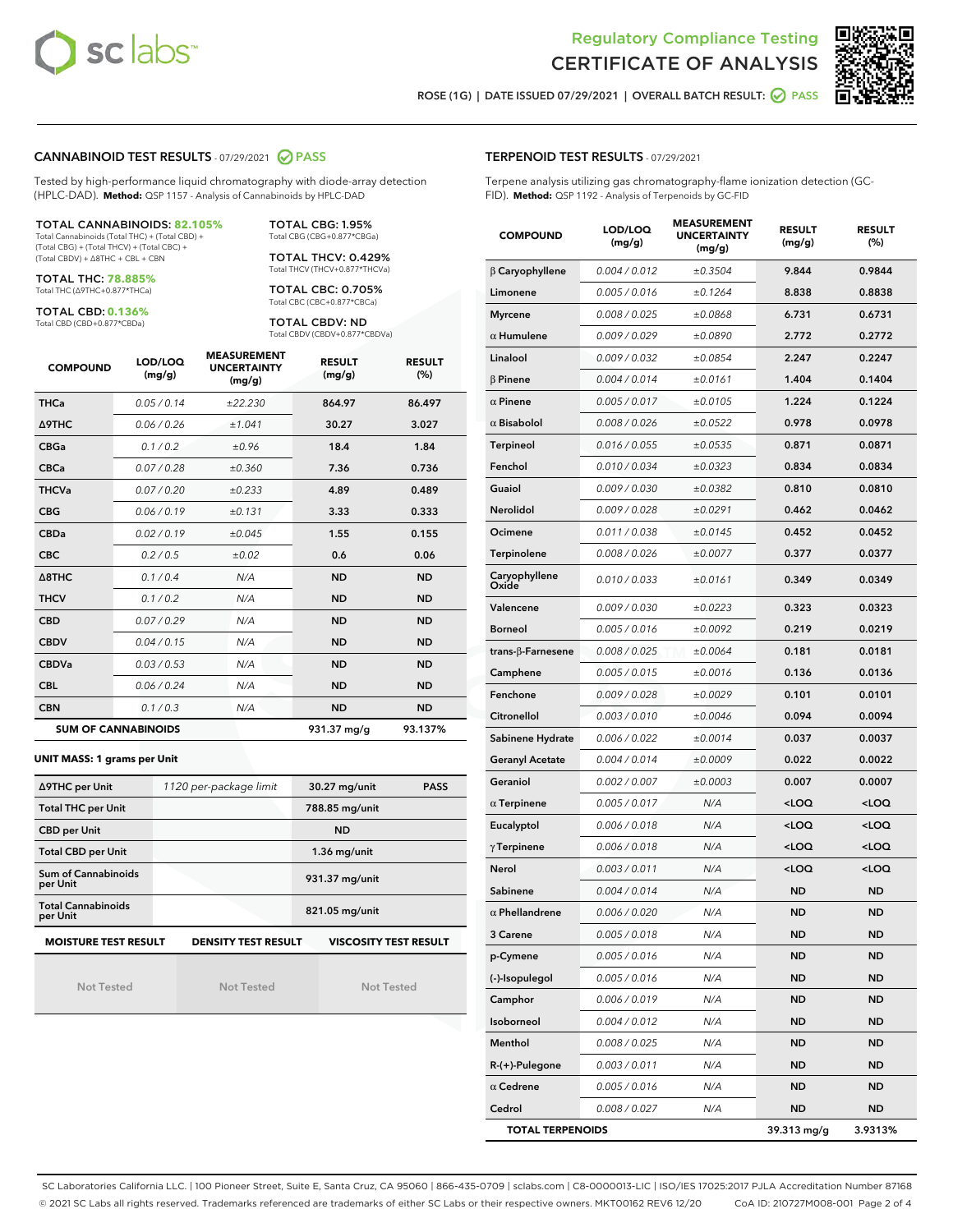



ROSE (1G) | DATE ISSUED 07/29/2021 | OVERALL BATCH RESULT:  $\bigcirc$  PASS

#### CATEGORY 1 PESTICIDE TEST RESULTS - 07/29/2021 2 PASS

Pesticide and plant growth regulator analysis utilizing high-performance liquid chromatography-mass spectrometry (HPLC-MS) or gas chromatography-mass spectrometry (GC-MS). \*GC-MS utilized where indicated. **Method:** QSP 1212 - Analysis of Pesticides and Mycotoxins by LC-MS or QSP 1213 - Analysis of Pesticides by GC-MS

| <b>COMPOUND</b>             | LOD/LOQ<br>$(\mu g/g)$ | <b>ACTION</b><br><b>LIMIT</b><br>$(\mu g/g)$ | <b>MEASUREMENT</b><br><b>UNCERTAINTY</b><br>$(\mu g/g)$ | <b>RESULT</b><br>$(\mu g/g)$ | <b>RESULT</b> |
|-----------------------------|------------------------|----------------------------------------------|---------------------------------------------------------|------------------------------|---------------|
| Aldicarb                    | 0.03 / 0.08            | $\ge$ LOD                                    | N/A                                                     | <b>ND</b>                    | <b>PASS</b>   |
| Carbofuran                  | 0.02 / 0.05            | $\ge$ LOD                                    | N/A                                                     | <b>ND</b>                    | <b>PASS</b>   |
| Chlordane*                  | 0.03 / 0.08            | $\ge$ LOD                                    | N/A                                                     | <b>ND</b>                    | <b>PASS</b>   |
| Chlorfenapyr*               | 0.03/0.10              | $\ge$ LOD                                    | N/A                                                     | <b>ND</b>                    | <b>PASS</b>   |
| Chlorpyrifos                | 0.02 / 0.06            | $\ge$ LOD                                    | N/A                                                     | <b>ND</b>                    | <b>PASS</b>   |
| Coumaphos                   | 0.02 / 0.07            | $\ge$ LOD                                    | N/A                                                     | <b>ND</b>                    | <b>PASS</b>   |
| Daminozide                  | 0.02 / 0.07            | $\ge$ LOD                                    | N/A                                                     | <b>ND</b>                    | <b>PASS</b>   |
| <b>DDVP</b><br>(Dichlorvos) | 0.03/0.09              | $>$ LOD                                      | N/A                                                     | <b>ND</b>                    | <b>PASS</b>   |
| Dimethoate                  | 0.03 / 0.08            | $\ge$ LOD                                    | N/A                                                     | <b>ND</b>                    | <b>PASS</b>   |
| Ethoprop(hos)               | 0.03/0.10              | $>$ LOD                                      | N/A                                                     | <b>ND</b>                    | <b>PASS</b>   |
| Etofenprox                  | 0.02 / 0.06            | $\ge$ LOD                                    | N/A                                                     | <b>ND</b>                    | <b>PASS</b>   |
| Fenoxycarb                  | 0.03 / 0.08            | $\ge$ LOD                                    | N/A                                                     | <b>ND</b>                    | <b>PASS</b>   |
| Fipronil                    | 0.03/0.08              | $\ge$ LOD                                    | N/A                                                     | <b>ND</b>                    | <b>PASS</b>   |
| Imazalil                    | 0.02 / 0.06            | $\geq$ LOD                                   | N/A                                                     | <b>ND</b>                    | <b>PASS</b>   |
| <b>Methiocarb</b>           | 0.02 / 0.07            | $\ge$ LOD                                    | N/A                                                     | <b>ND</b>                    | <b>PASS</b>   |
| Methyl<br>parathion         | 0.03/0.10              | $\ge$ LOD                                    | N/A                                                     | <b>ND</b>                    | <b>PASS</b>   |
| <b>Mevinphos</b>            | 0.03/0.09              | $\ge$ LOD                                    | N/A                                                     | <b>ND</b>                    | <b>PASS</b>   |
| Paclobutrazol               | 0.02 / 0.05            | $>$ LOD                                      | N/A                                                     | <b>ND</b>                    | <b>PASS</b>   |
| Propoxur                    | 0.03 / 0.09            | $\ge$ LOD                                    | N/A                                                     | <b>ND</b>                    | <b>PASS</b>   |
| Spiroxamine                 | 0.03 / 0.08            | $\ge$ LOD                                    | N/A                                                     | <b>ND</b>                    | <b>PASS</b>   |
| Thiacloprid                 | 0.03/0.10              | $\ge$ LOD                                    | N/A                                                     | <b>ND</b>                    | <b>PASS</b>   |

#### CATEGORY 2 PESTICIDE TEST RESULTS - 07/29/2021 @ PASS

| <b>COMPOUND</b>          | LOD/LOO<br>$(\mu g/g)$ | <b>ACTION</b><br>LIMIT<br>$(\mu g/g)$ | <b>MEASUREMENT</b><br><b>UNCERTAINTY</b><br>$(\mu g/g)$ | <b>RESULT</b><br>$(\mu g/g)$ | <b>RESULT</b> |  |
|--------------------------|------------------------|---------------------------------------|---------------------------------------------------------|------------------------------|---------------|--|
| Abamectin                | 0.03/0.10              | 0.1                                   | N/A                                                     | <b>ND</b>                    | <b>PASS</b>   |  |
| Acephate                 | 0.02/0.07              | 0.1                                   | N/A                                                     | <b>ND</b>                    | <b>PASS</b>   |  |
| Acequinocyl              | 0.02/0.07              | 0.1                                   | N/A                                                     | <b>ND</b>                    | <b>PASS</b>   |  |
| Acetamiprid              | 0.02 / 0.05            | 0.1                                   | N/A                                                     | <b>ND</b>                    | <b>PASS</b>   |  |
| Azoxystrobin             | 0.02/0.07              | 0.1                                   | N/A                                                     | <b>ND</b>                    | <b>PASS</b>   |  |
| <b>Bifenazate</b>        | 0.01 / 0.04            | 0.1                                   | N/A                                                     | <b>ND</b>                    | <b>PASS</b>   |  |
| <b>Bifenthrin</b>        | 0.02 / 0.05            | 3                                     | N/A                                                     | <b>ND</b>                    | <b>PASS</b>   |  |
| <b>Boscalid</b>          | 0.03/0.09              | 0.1                                   | N/A                                                     | <b>ND</b>                    | <b>PASS</b>   |  |
| Captan                   | 0.19/0.57              | 0.7                                   | N/A                                                     | <b>ND</b>                    | <b>PASS</b>   |  |
| Carbaryl                 | 0.02/0.06              | 0.5                                   | N/A                                                     | <b>ND</b>                    | <b>PASS</b>   |  |
| Chlorantranilip-<br>role | 0.04/0.12              | 10                                    | N/A                                                     | <b>ND</b>                    | <b>PASS</b>   |  |
| Clofentezine             | 0.03/0.09              | 0.1                                   | N/A                                                     | <b>ND</b>                    | <b>PASS</b>   |  |

| <b>CATEGORY 2 PESTICIDE TEST RESULTS</b> - 07/29/2021 continued |  |  |
|-----------------------------------------------------------------|--|--|
|                                                                 |  |  |

| <b>COMPOUND</b>               | LOD/LOQ<br>(µg/g) | <b>ACTION</b><br>LIMIT<br>$(\mu g/g)$ | <b>MEASUREMENT</b><br><b>UNCERTAINTY</b><br>$(\mu g/g)$ | <b>RESULT</b><br>(µg/g) | <b>RESULT</b> |
|-------------------------------|-------------------|---------------------------------------|---------------------------------------------------------|-------------------------|---------------|
| Cyfluthrin                    | 0.12 / 0.38       | $\overline{2}$                        | N/A                                                     | <b>ND</b>               | <b>PASS</b>   |
| Cypermethrin                  | 0.11 / 0.32       | $\mathcal{I}$                         | N/A                                                     | <b>ND</b>               | <b>PASS</b>   |
| Diazinon                      | 0.02 / 0.05       | 0.1                                   | N/A                                                     | <b>ND</b>               | <b>PASS</b>   |
| Dimethomorph                  | 0.03 / 0.09       | 2                                     | N/A                                                     | <b>ND</b>               | <b>PASS</b>   |
| Etoxazole                     | 0.02 / 0.06       | 0.1                                   | N/A                                                     | <b>ND</b>               | <b>PASS</b>   |
| Fenhexamid                    | 0.03 / 0.09       | 0.1                                   | N/A                                                     | <b>ND</b>               | <b>PASS</b>   |
| Fenpyroximate                 | 0.02 / 0.06       | 0.1                                   | N/A                                                     | <b>ND</b>               | <b>PASS</b>   |
| Flonicamid                    | 0.03/0.10         | 0.1                                   | N/A                                                     | <b>ND</b>               | <b>PASS</b>   |
| Fludioxonil                   | 0.03 / 0.10       | 0.1                                   | N/A                                                     | <b>ND</b>               | <b>PASS</b>   |
| Hexythiazox                   | 0.02 / 0.07       | 0.1                                   | N/A                                                     | <b>ND</b>               | <b>PASS</b>   |
| Imidacloprid                  | 0.04 / 0.11       | 5                                     | N/A                                                     | <b>ND</b>               | <b>PASS</b>   |
| Kresoxim-methyl               | 0.02 / 0.07       | 0.1                                   | N/A                                                     | <b>ND</b>               | <b>PASS</b>   |
| Malathion                     | 0.03 / 0.09       | 0.5                                   | N/A                                                     | <b>ND</b>               | <b>PASS</b>   |
| Metalaxyl                     | 0.02 / 0.07       | $\overline{2}$                        | N/A                                                     | <b>ND</b>               | <b>PASS</b>   |
| Methomyl                      | 0.03 / 0.10       | 1                                     | N/A                                                     | <b>ND</b>               | <b>PASS</b>   |
| Myclobutanil                  | 0.03 / 0.09       | 0.1                                   | N/A                                                     | <b>ND</b>               | <b>PASS</b>   |
| <b>Naled</b>                  | 0.02 / 0.07       | 0.1                                   | N/A                                                     | <b>ND</b>               | <b>PASS</b>   |
| Oxamyl                        | 0.04 / 0.11       | 0.5                                   | N/A                                                     | <b>ND</b>               | <b>PASS</b>   |
| Pentachloronitro-<br>benzene* | 0.03 / 0.09       | 0.1                                   | N/A                                                     | <b>ND</b>               | <b>PASS</b>   |
| Permethrin                    | 0.04/0.12         | 0.5                                   | N/A                                                     | <b>ND</b>               | <b>PASS</b>   |
| Phosmet                       | 0.03 / 0.10       | 0.1                                   | N/A                                                     | <b>ND</b>               | <b>PASS</b>   |
| Piperonylbu-<br>toxide        | 0.02 / 0.07       | 3                                     | N/A                                                     | <b>ND</b>               | <b>PASS</b>   |
| Prallethrin                   | 0.03 / 0.08       | 0.1                                   | N/A                                                     | <b>ND</b>               | <b>PASS</b>   |
| Propiconazole                 | 0.02 / 0.07       | 0.1                                   | N/A                                                     | <b>ND</b>               | <b>PASS</b>   |
| Pyrethrins                    | 0.04 / 0.12       | 0.5                                   | N/A                                                     | <b>ND</b>               | <b>PASS</b>   |
| Pyridaben                     | 0.02 / 0.07       | 0.1                                   | N/A                                                     | <b>ND</b>               | <b>PASS</b>   |
| Spinetoram                    | 0.02 / 0.07       | 0.1                                   | N/A                                                     | ND                      | <b>PASS</b>   |
| Spinosad                      | 0.02 / 0.07       | 0.1                                   | N/A                                                     | <b>ND</b>               | <b>PASS</b>   |
| Spiromesifen                  | 0.02 / 0.05       | 0.1                                   | N/A                                                     | <b>ND</b>               | <b>PASS</b>   |
| Spirotetramat                 | 0.02 / 0.06       | 0.1                                   | N/A                                                     | <b>ND</b>               | <b>PASS</b>   |
| Tebuconazole                  | 0.02 / 0.07       | 0.1                                   | N/A                                                     | <b>ND</b>               | <b>PASS</b>   |
| Thiamethoxam                  | 0.03 / 0.10       | 5                                     | N/A                                                     | <b>ND</b>               | <b>PASS</b>   |
| Trifloxystrobin               | 0.03 / 0.08       | 0.1                                   | N/A                                                     | <b>ND</b>               | <b>PASS</b>   |

SC Laboratories California LLC. | 100 Pioneer Street, Suite E, Santa Cruz, CA 95060 | 866-435-0709 | sclabs.com | C8-0000013-LIC | ISO/IES 17025:2017 PJLA Accreditation Number 87168 © 2021 SC Labs all rights reserved. Trademarks referenced are trademarks of either SC Labs or their respective owners. MKT00162 REV6 12/20 CoA ID: 210727M008-001 Page 3 of 4